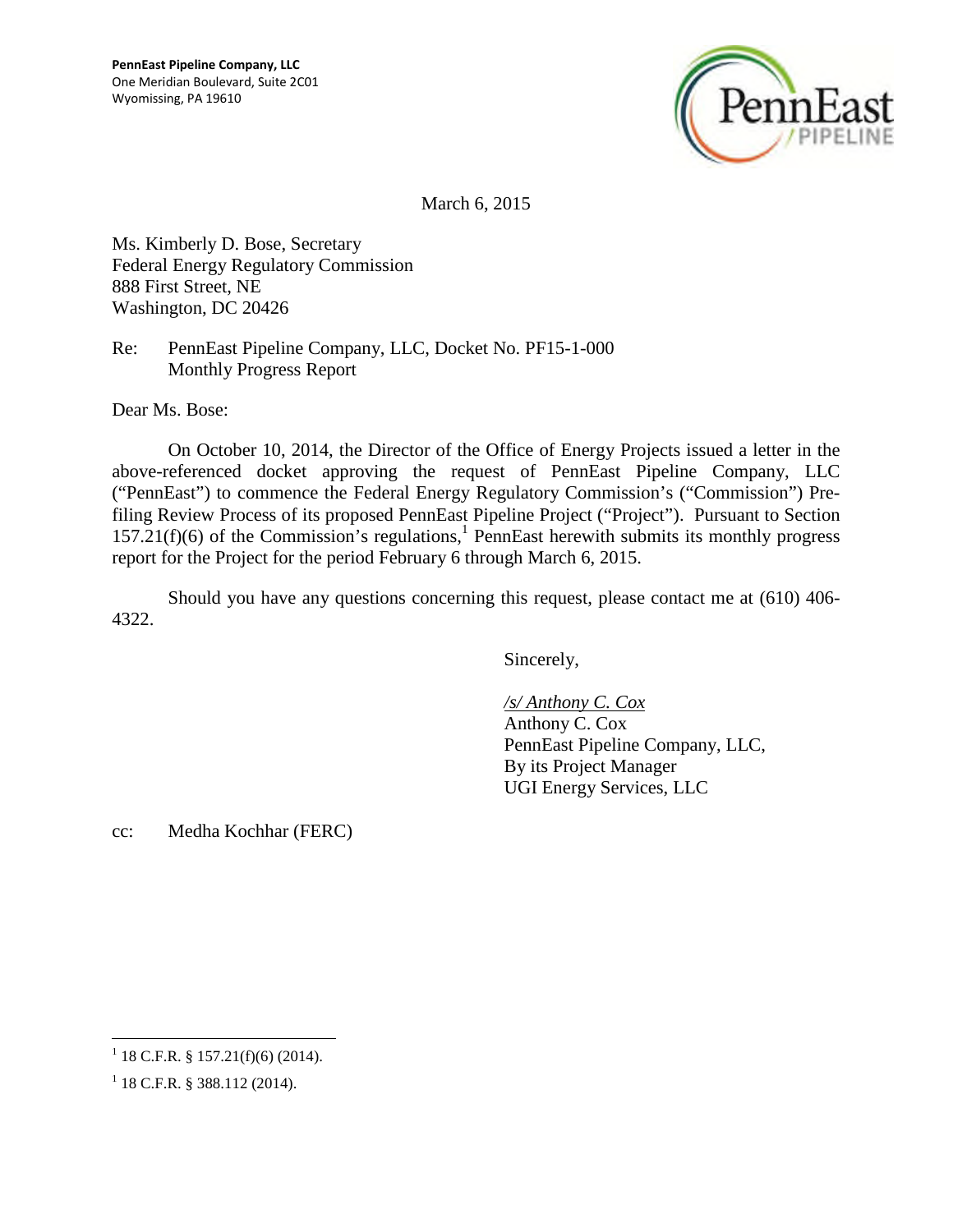#### **Introduction**

By letter order dated October 10, 2014, PennEast Pipeline Company, LLC ("PennEast") was granted approval by the Federal Energy Regulatory Commission ("FERC" or the "Commission") to utilize the Commission's Pre-Filing Review Process for the proposed PennEast Pipeline Project ("Project"). The Project is designed to bring lower cost natural gas produced in the Marcellus Shale region in eastern Pennsylvania to homes and businesses in Pennsylvania and New Jersey. The Project facilities include a 36-inch diameter, 108-mile pipeline, extending from Luzerne County, Pennsylvania, to Mercer County, New Jersey, a 2.1 mile 24-inch lateral (Hellertown Lateral), and a 1.3 mile 36-inch lateral (Lambertville Lateral). The Project has a target in-service date of November 1, 2017. The Project has been assigned Docket No. PF15-1-000.

This Monthly Progress Report provides a brief summary of significant Project activities or changes in Project information that have occurred during the period beginning February 6 through March 6, 2015.

#### **Field Surveys**

- Approximately 64 miles of the 114 miles of the mainline and laterals are available for survey activities.
- Approximately 44 miles of biological survey have been completed.
- Approximately 37 miles of cultural resources have been surveyed.

#### **Alignment Drawings**

- An updated set of USGS topographic maps were filed with the Commission and copies, including shapefiles, were provided to TetraTech and USGS topographic maps were filed with FERC on January 16, 2015. The updated set of maps and shapefiles reflect the Project's new, preferred alternative route based on input from stakeholders, as reflected in the January 15, 2015 filing ("New Preferred Alternative").
- During the month of February the New Preferred Alternative alignment was refined based on field survey, engineering assessment and land owner comments, and updated alignment sheets have been produced that show the new, refined route, including the 50 foot permanent ROW and the proposed temporary construction workspace within the overall 400-foot survey corridor. Survey reports and future communications will reflect the transition from the 400-foot survey corridor to the defined 50-foot permanent ROW and temporary construction workspace.
- Updated alignment sheets showing the current preferred route will be filed as part of the Draft Environmental Resource Report filing planned for 60 days following the scoping period.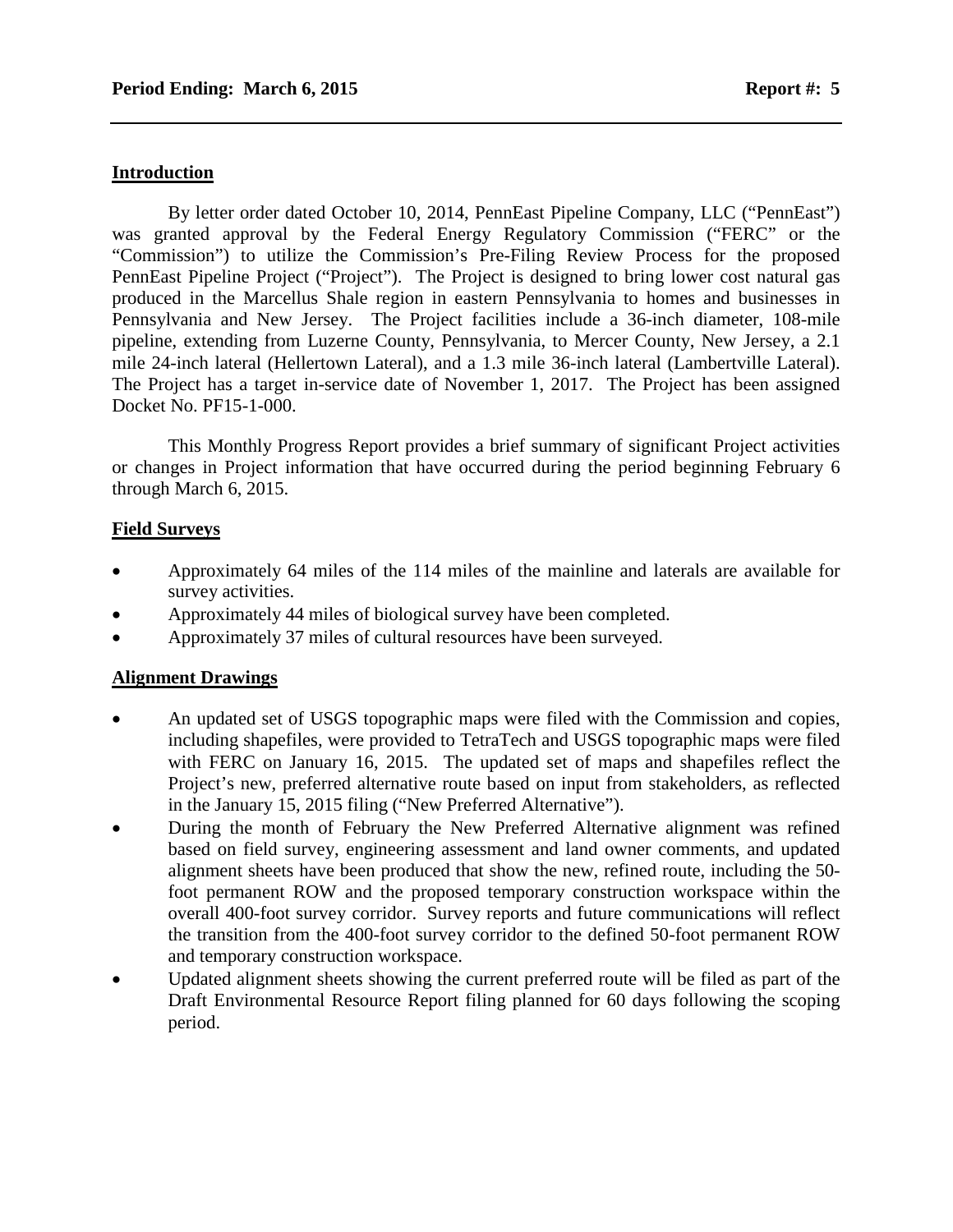#### **Resource Reports**

- Draft Environmental Resource Reports 1 (Project Description) and 10 (Alternatives) were filed on November 10, 2014 in accordance with Pre-filing Procedures, 18 C.F.R. § 157.21(f)(5), and were recently refiled on January 27, 2015 at FERC Staff's request to remove certain sensitive cultural resources information from draft Resource Report 10.
- Draft Environmental Resource Reports 2-9 and 11 are currently under development with filing planned for 60 days following the scoping period, which is estimated to be April 2015.
- PennEast has received FERC Staff's comments on Resource Reports 1 and 10 and will address the comments in PennEast's revised Resource Reports 1 and 10 to be filed 60 days following the scoping period.
- Agency contacts were provided with draft Resource Reports 1 and 10. An updated list with Project contact information was provided to FERC Staff on February 9, 2015 and is attached hereto as Table 1.

## **Agency Contacts**

- PennEast sent initial consultation letters to federal and state agencies on August 12, 2014. On October 24, 2014, PennEast followed up with several agencies informing them of the FERC Pre-Filing Review Process, inviting them to Open Houses and giving them updates on the route alignment. On January 14, 2015, updated shapefiles and project information regarding the New Preferred Alternative route were sent to all corresponding agencies.
- A revised cultural investigation scoping letter/work plan was sent to NJHPO on February 2, 2015. A response was received from NJHPO on February 18 approving the work plan.
- Follow-up calls/emails/letters were made throughout February to members of federallyrecognized Native American tribes who were sent Initial Consultation Requests on December 31, 2014. The purpose of the contacts was to confirm that the letters had been received by the appropriate tribal member and to request a formal response. A number of tribes have responded with determinations of 'No Effect' from the proposed project. Any other comments received will be addressed in PennEast's cultural reports and filings.
- PennEast representatives met with the PADEP Bureau of Abandoned Mine Reclamation to examine the area where the pipeline would cross the Susquehanna River where abandoned mines are located.
- The following table summarizes Environmental Meetings and Conference Calls held during the month of February:

| <b>Date</b> | <b>Meeting/Conference Call</b>             |
|-------------|--------------------------------------------|
| February 4  | <b>NJDEP</b>                               |
| February 10 | Lower Saucon Township Supervisor           |
| February 11 | Palmer Kiwanis Club                        |
| February 11 | PA Inter-agency Meeting                    |
| February 12 | NJ Assemblyman Eric Peterson               |
| February 23 | PADEP Bureau of Abandoned Mine Reclamation |
| February 24 | <b>Bethlehem Water Authority</b>           |
| February 26 | NJ Inter-agency Meeting                    |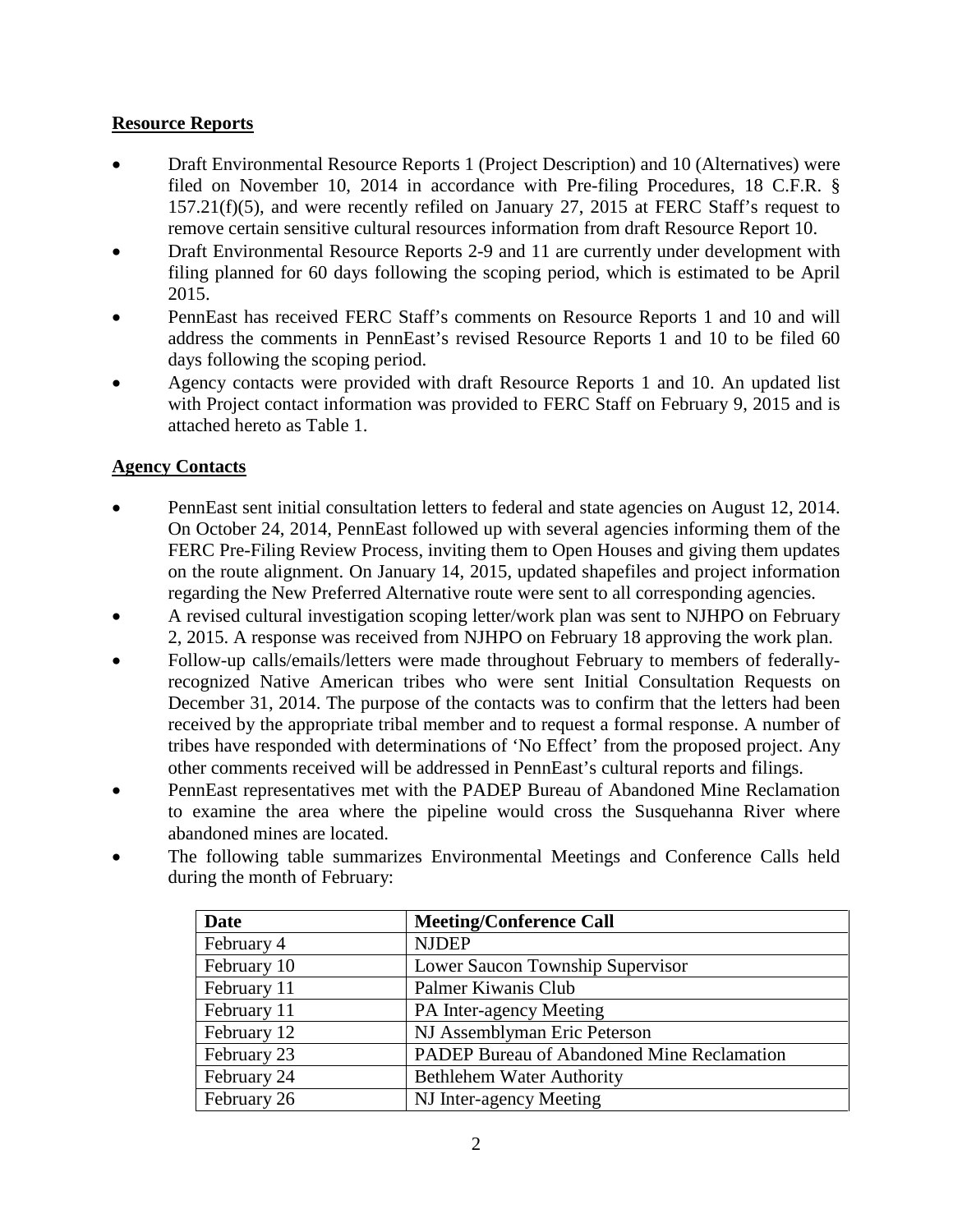### **Routing/Scope Update**

Routing update since the October 7, 2014 Pre-Filing request:

- PennEast is continuing to review potential reroutes based on information received during the Informational Meetings held in December 2014 and January 2015, input from landowners and concerned citizens, and as a result of information obtained during the ongoing civil and environmental field surveys.
- PennEast's New Preferred Alternative route was developed based on comments from various stakeholders. PennEast is continuing to meet with municipality/township officials along the New Preferred Alternative route, which increases the percent of co-location with existing utility corridor.
- A specialized outreach team of land agents and engineers have been meeting with a number of public and private landowners to discuss the proposed alignment on individual properties.

#### **Stakeholder Activities:**

#### *New Stakeholders Identified*

New stakeholders have been identified because of changes to the scope and route listed above. These new stakeholders have received Certified Letters notifying them about route changes. The latest Landowner List was filed with the FERC on January 15, 2015. An updated legislative stakeholder list with updated communications was provided to FERC staff on February 10, 2015.

#### *Open Houses*

- Four formal Open House Meetings were held in November 2014. Open House announcements were mailed to all stakeholders, including each affected landowner, government officials, federal and state agencies and environmental non-governmental organizations, and ads with the Open House information were placed in local newspapers.
- The four Open Houses were well attended by affected landowners as well as concerned citizens. PennEast is continuing to respond to questions and concerns raised by the attendees at the Open Houses.
- Two informational meetings for New Jersey landowners along the New Preferred Alternative route were held in Pennington, New Jersey, on January 22, 2015. A project overview presentation was given by the PennEast team and project specialists, including ROW agents, were available to answer questions.

#### *Scoping Meetings*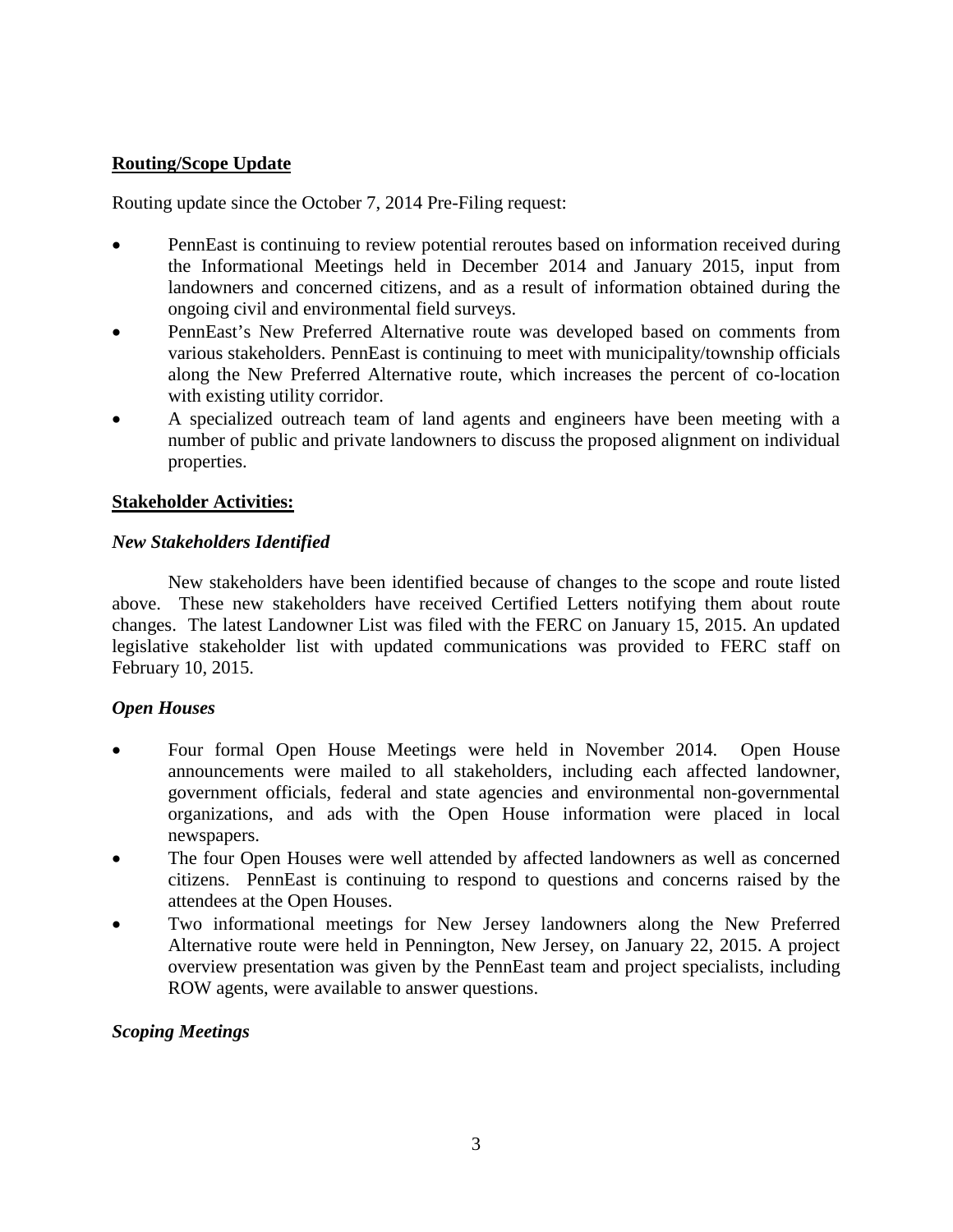- Five public scoping meetings were held by FERC in February 2015. PennEast representatives attended in a limited capacity to provide project overviews, outreach and answer landowner questions prior to the public comment sessions.
- PennEast is tracking and downloading public scoping comments and will prepare responses to be filed with FERC 14 days after the end of the FERC scoping period.

### *Summary of Significant Issues or Concerns from Comments received to date*

- Comments received to date have been focused on pipeline safety, impact to property values, environmental impacts including emissions, wetland/waterbodies, endangered species, and groundwater impacts, and general opposition to the project. PennEast will respond, as appropriate, to these and other comments raised. PennEast is tracking these comments and incorporating them into plans where appropriate.
- PennEast has recently received a number of comments that it is in the process of addressing, including comments from West Amwell Township, Pohopoco Watershed Conservancy, Aquashicola/Pohopoco Watershed Conservancy, Clinton Township, Durham Township, and the Carbon County Commissioners, among others.
- Watershed, wellhead, and flood protection areas are being carefully noted and mapped, and engineering studies are ongoing to determine water-crossing methods to protect water quality and aquatic resources. Other concerns are being addressed through route alternatives or ongoing studies, for example the New Preferred Alternative route avoids the area of concern raised by the Historic District of Mt. Airy, and environmental studies are ongoing to document the location of abandoned coal mines and associated air shafts to address the concerns raised by the Eastern Pennsylvania Coalition for Abandoned Mine Reclamation. PennEast's revised Resource Reports will document PennEast's studies and measures taken or proposed to address these comments.
- A Seismic Study report is under final review and will be included as supporting documentation in upcoming FERC filings.
- A Blasting Study is underway to evaluate two active mining sites in PA and NJ. Information from this analysis will be included as supporting documentation in upcoming FERC filings.

#### *Other Pre-Filing Meetings/Activities*

- The biweekly teleconference meetings with FERC Staff for the PennEast Project began on October 16, 2014. The next call is scheduled for March 18, 2015.
- In response to confusion over various alternatives considered to date, PennEast has added a new section to the PennEast Pipeline website (www.penneastpipeline.com) showing previous alternatives relative to the current preferred alternative, along with a textual description of the previous alternative. Additional mapping resources will be added to the website over the next month.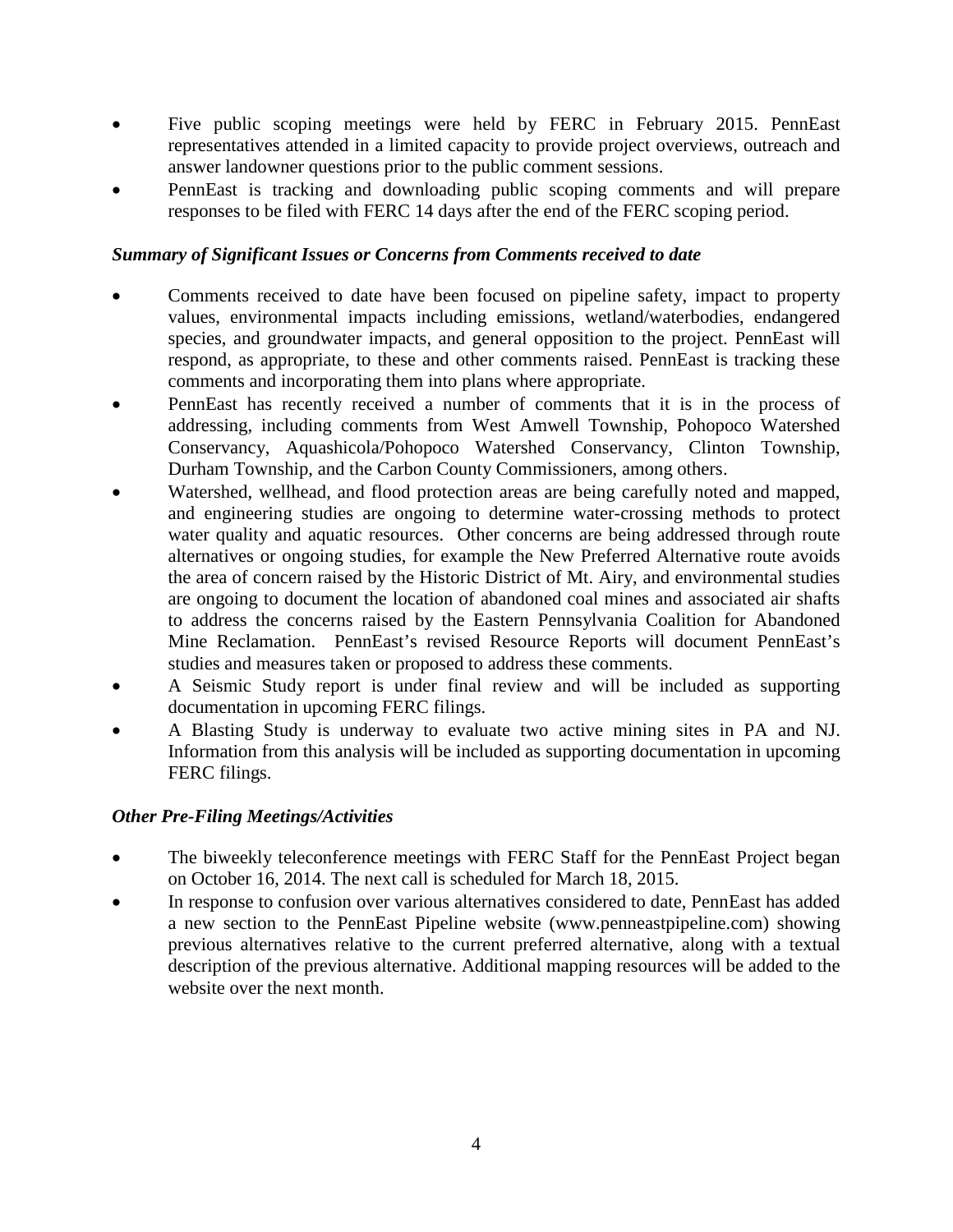## **Project Filings and Schedule Update**

#### *Project Filings During the Reporting Period*

| <b>Date</b>        | <b>Provided by</b> | <b>Content</b>                 |
|--------------------|--------------------|--------------------------------|
| February $9, 2015$ | PennEast           | <b>Monthly Progress Report</b> |

# *Schedule Update*

There are no changes to the Project schedule.

## **Next Monthly Report**

• The next progress report will cover the period beginning March 7 through April 3, 2015.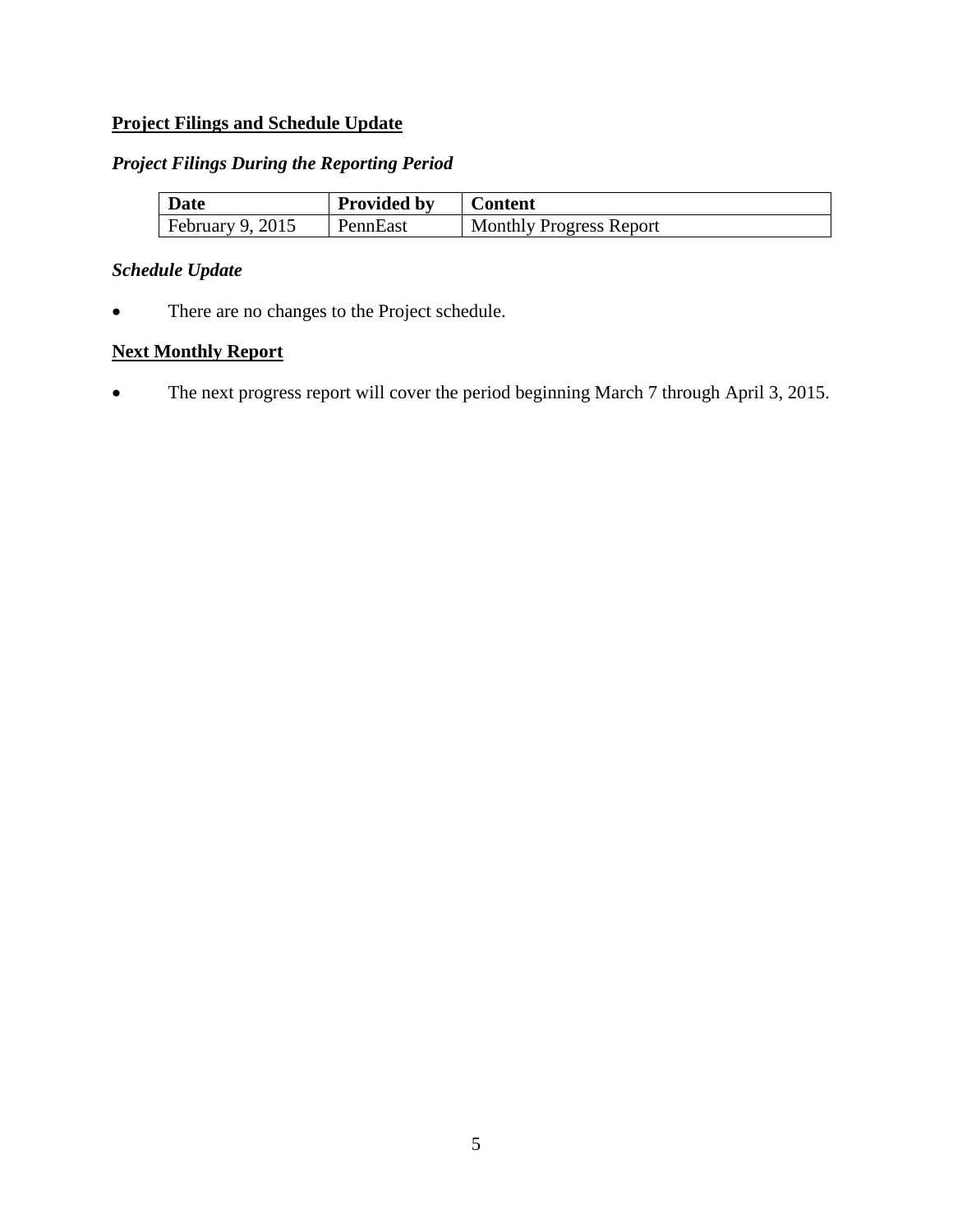|                                                                                                                                         | <b>Contact Information</b>                                                                                                                                                                                                                     | <b>Contact Status</b>                                                                                                                                                                                                  |
|-----------------------------------------------------------------------------------------------------------------------------------------|------------------------------------------------------------------------------------------------------------------------------------------------------------------------------------------------------------------------------------------------|------------------------------------------------------------------------------------------------------------------------------------------------------------------------------------------------------------------------|
| <b>Agency</b><br><b>FEDERAL</b>                                                                                                         |                                                                                                                                                                                                                                                |                                                                                                                                                                                                                        |
| U.S. Fish and Wildlife Service<br>- PA Field Office                                                                                     | U.S. Fish and Wildlife Service<br>Pennsylvania Field Office<br>315 South Allen Street, Suite 322<br>State College, PA 16801<br>Project POC: Kayla Easler<br>Phone: 814-234-4090<br>email: kayla_easler@fws.gov                                 | Initial Consultation letter sent<br>8/12/2014. Initial coordination<br>meeting held 10/29/14.<br>Updated route materials sent<br>1/14/15. USFWS Project No.<br>20141013.                                               |
| U.S. Fish and Wildlife Service<br>- NJ Field Office                                                                                     | U.S. Fish and Wildlife Service<br>New Jersey Field Office<br>927 N. Main Street, Building D<br>Pleasantville, NJ 08232<br>Project POC: Jeremy Markuson<br>Phone: 609-646-9310<br>email: jeremy_markuson@fws.gov                                | Initial consultation letter sent<br>8/12/2014. Consultation<br>discussions held with Project<br>POC. Specific TE species data<br>shared and being evaluated.<br>Updated route materials sent<br>1/14/15.               |
| U.S Department of Commerce<br>National Oceanic and<br>Atmospheric Administration<br><b>National Marines Fisheries</b><br>Service (NMFS) | <b>National Marine Fisheries Service</b><br>55 Great Republic Drive<br>Gloucester, MA 01931<br>Reviewing Biologist: Karen Greene<br>Phone: 978-281-9200<br>email: karen.greene@noaa.gov                                                        | Initial Consultation letter sent<br>8/12/2014. Official response<br>received 9/18/2014 stating no<br>TE species under NMFS<br>jurisdiction known to occur in<br>project area. Updated route<br>materials sent 1/14/15. |
| U.S. Army Corps of Engineers<br>- Baltimore District                                                                                    | U.S. Army Corps of Engineers<br><b>Regulatory Branch</b><br>1631 South Atherton Street, Suite 101<br>State College, PA 16801<br>Phone: 814-235-0572                                                                                            | Initial Consultation letter sent<br>8/12/2014. Baltimore District<br>working through Philadelphia<br>District.                                                                                                         |
| U.S. Army Corps of Engineers<br>- Philadelphia District                                                                                 | U.S. Army Corps of Engineers<br><b>Regulatory Branch</b><br>100 Penn Square East<br><b>Wanamaker Building</b><br>Philadelphia, PA 19107<br>Project POC: Glenn Weitknecht<br>Phone: 215-656-6725<br>email:<br>Glenn.R.Weitknecht@usace.army.mil | Initial Consultation letter sent<br>8/12/2014. Coordination<br>meetings held 10/30/14 and<br>12/2/14. Updated route<br>materials sent 1/14/15.                                                                         |
| U.S. Army Corps of Engineers<br>- New York District                                                                                     | U.S. Army Corps of Engineers<br>Regulatory Branch<br>26 Federal Plaza, Room 1937<br>New York, NY 10278<br>Phone: 917-790-8511                                                                                                                  | Initial Consultation letter sent<br>8/12/2014. New York District<br>working through Philadelphia<br>District.                                                                                                          |

# **Table 1: Environmental Agency Contacts**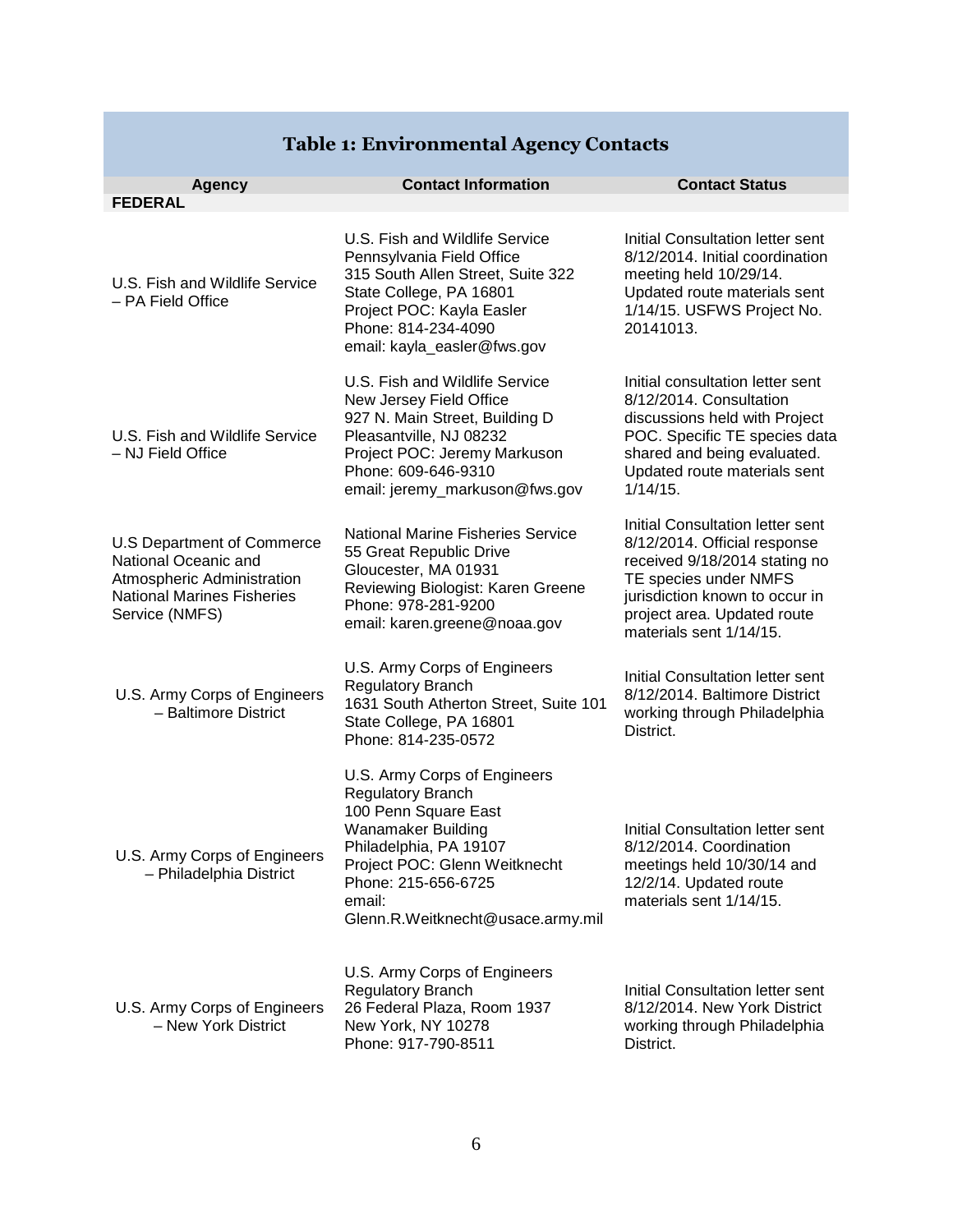#### **Agency Contact Information Contact Status** National Park Service National Park Service U.S. Custom House 200 Chestnut Street, Fifth Floor Philadelphia, PA 19103 Project POC: Julie Bell Phone: 215-597-6473 email: julie\_bell@nps.gov Initial Consultation letter sent 8/12/2014. Introductory meeting with National Wild and Scenic Rivers PA Board held on 10/1/2014. Updated route materials sent 1/14/15. U.S. Environmental Protection Agency Region 2 290 Broadway New York, New York 10007-1866 Project POC: Stephanie Lamster and Lingaard Knutsen Phone: 877-251-4575 email: Knutson.Lingard@epa.gov Initial Consultation letter sent 12/3/14. Updated route materials sent 1/14/15. U.S. Environmental Protection Agency Region 3 1650 Arch Street Philadelphia, PA 19103 Project POC: Bonnie Lomax Phone: 215-8145542 email: Lomax.bonnie@epa.gov Initial Consultation letter sent 12/3/14. Updated route materials sent 1/14/15. **PENNSYLVANIA** PADEP (Northeast Regional Office) DEP Northeast Regional Office 2 Public Square Wilkes Barre, PA 18701 Project POC: Joseph J. Buczynski Phone: 570-826-2511 email: jbuczynski@pa.gov Initial Consultation letter sent 8/12/2014. Coordination meeting held 11/19/14. Updated route materials sent 1/14/15. Meeting with Bureau of Abandoned Mine Reclamation held 2/23/15. PADEP (Southeast Regional Office) DEP Southeast Regional Office 2 E. Main Street Norristown, PA 19401 Project POC: Domenic Rocco Phone: 484-250-5900 email: drocco@pa.gov Initial Consultation letter sent 8/12/2014. Coordination meeting held 11/19/14. Updated route materials sent 1/14/15. PA Game Commission (PAGC) Pennsylvania Game Commission 2001 Elmerton Avenue Harrisburg, PA 17110 Project POC: John Taucher Phone: 717-787-4250 email: jotaucher@pa.gov Initial Consultation letter sent 8/12/2014. Specific TE species data shared and being evaluated. Consultation meeting held 9/25/2014. Negotiating Special Use Permit for PGC land survey access. Updated route materials sent

### **Table 1: Environmental Agency Contacts**

1/14/15.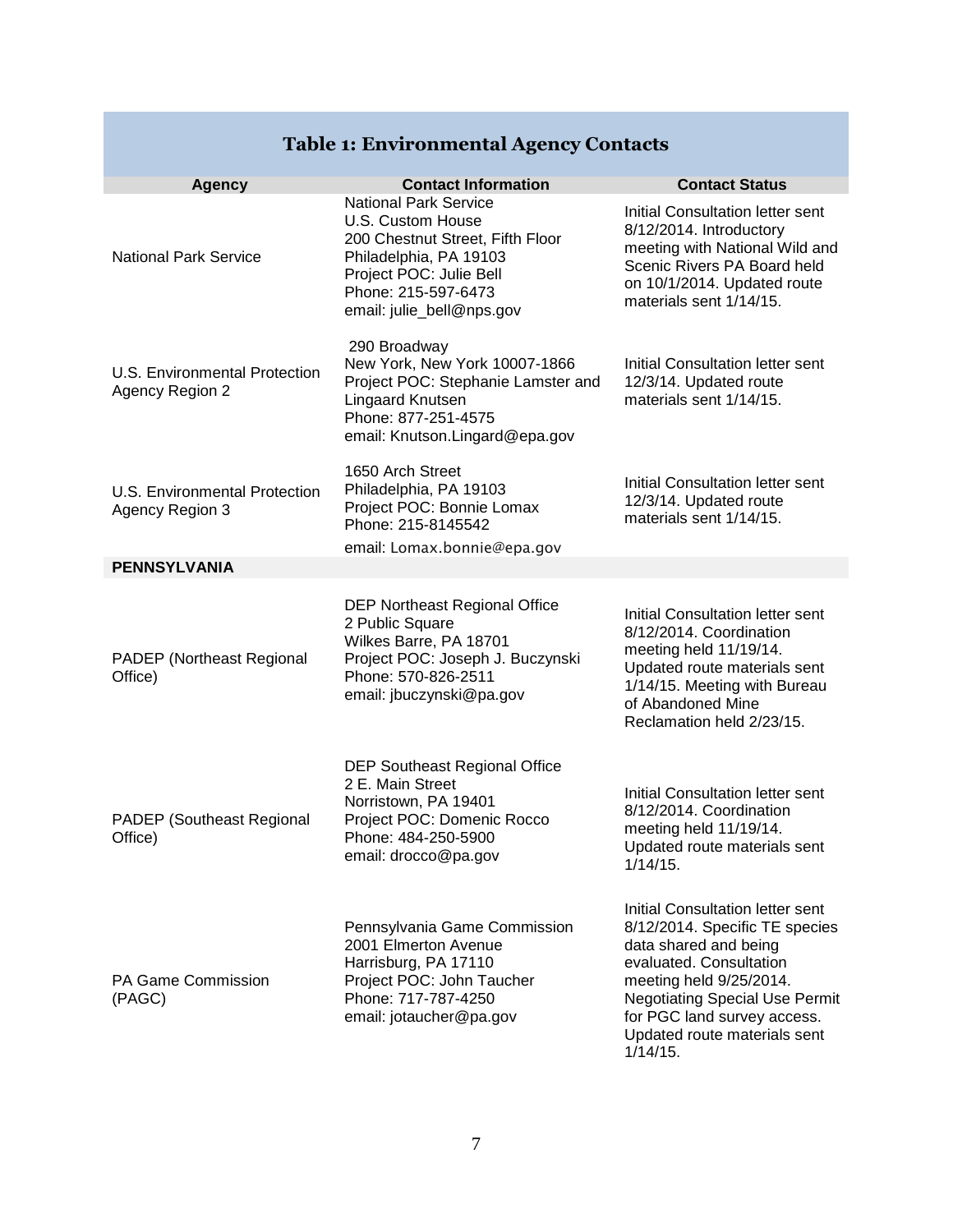# **Table 1: Environmental Agency Contacts**

| <b>Agency</b>                                                             | <b>Contact Information</b><br>PA Fish and Boat Commission                                                                                                                                                                                              | <b>Contact Status</b>                                                                                                                                                                                                                                                                        |
|---------------------------------------------------------------------------|--------------------------------------------------------------------------------------------------------------------------------------------------------------------------------------------------------------------------------------------------------|----------------------------------------------------------------------------------------------------------------------------------------------------------------------------------------------------------------------------------------------------------------------------------------------|
| PA Fish and Boat Commission<br>(PAFBC)                                    | 450 Robinson Land<br>Bellefonte, PA 16823<br>Project POC: Greg Lech<br>Phone: 570-477-3985<br>email: glech@pa.gov                                                                                                                                      | Initial Consultation letter sent<br>8/12/2014. Received Species<br>Impact Review 9/8/2014.<br>Coordination meetings held<br>11/4/14 and 11/24/14. Updated<br>route materials sent 1/14/15.                                                                                                   |
| PA Department of<br><b>Conservation and Natural</b><br>Resources (PADCNR) | Department of Conservation and<br><b>Natural Resources</b><br>Bureau of Forestry, Ecological<br>Services Section<br>400 Market Street, PO Box 8552<br>Harrisburg, PA 17105<br>Project POC: David Mong<br>Phone: 717-783-7947<br>email: damong@pa.gov   | Initial Consultation letter sent<br>8/12/2014. Specific TE species<br>data shared and being<br>evaluated. Coordination<br>meetings held 11/4/14 and<br>11/24/14. Updated route<br>materials sent 1/14/15. Pre-<br>Survey meeting scheduled for<br>March 18, 2015.                            |
| Pennsylvania Historical and<br><b>Museum Commission</b><br>(PAHMC)        | Pennsylvania Historical and Museum<br>Commission<br><b>State Museum Building</b><br>300 North Street<br>Harrisburg, PA 17120<br>Phone: 717-787-3362<br>Project POC: Mark Shaffer<br>email: mshaffer@pa.gov                                             | Initial Consultation letter sent<br>8/12/2014. Consultations<br>ongoing. Updated route<br>materials sent 1/14/15.                                                                                                                                                                            |
| <b>NEW JERSEY</b>                                                         |                                                                                                                                                                                                                                                        |                                                                                                                                                                                                                                                                                              |
| <b>NJDEP</b>                                                              | State of New Jersey<br>Department of Environmental<br>Protection<br>P.O. Box 402<br>Trenton, NJ 08625<br>Project POC: Ruth Foster<br>Phone: 609-292-3600<br>email: Ruth.Foster@dep.nj.gov                                                              | Initial Consultation letter sent<br>8/12/2014. Initial coordination<br>meeting held 9/23/2014.<br>Interagency coordination<br>meeting held 12/2/14. Updated<br>route materials sent 1/14/15.                                                                                                 |
| NJ State Historic Preservation<br>Office (NJSHPO)                         | State of New Jersey<br>Department of Environmental<br>Protection<br><b>Historic Preservation Office</b><br>P.O. Box 402<br>Trenton, NJ 08625<br>Project POC: Jesse West-Rosenthal<br>Phone: 609-984-0176<br>email: jesse.west-<br>rosenthal@dep.nj.gov | Initial Consultation letter sent<br>8/19/2014. Initial consultation<br>meeting held 9/16/2014. Initial<br>coordination meeting held<br>9/23/2014. Interagency<br>coordination meeting held<br>12/2/14. Updated route<br>materials sent 1/14/15.<br>Revised work plan approved<br>$2/18/15$ . |